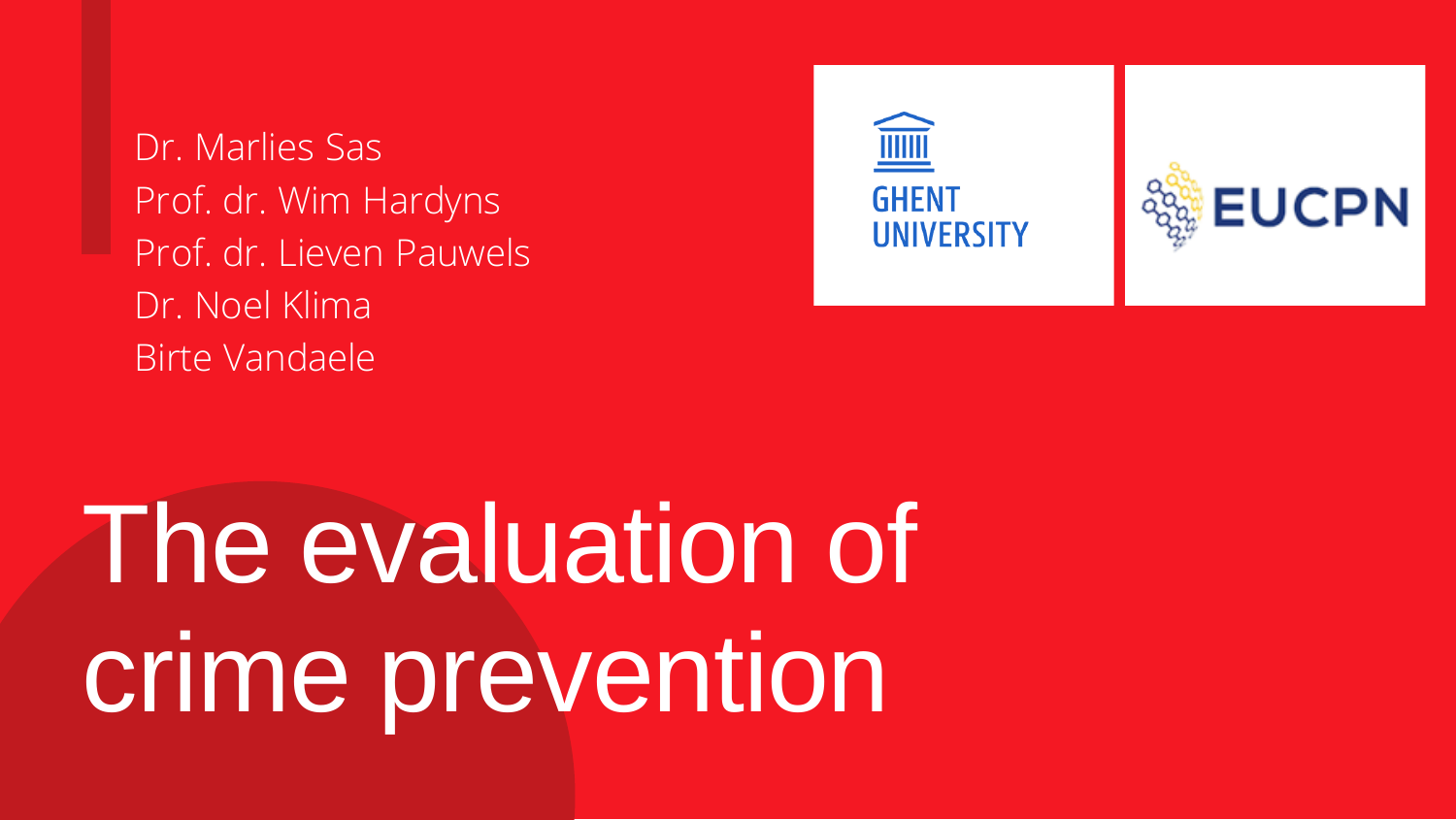## HOW TO EVALUATE?



Literature Key experts 2 test trainings



A Focus on developing specific indicators





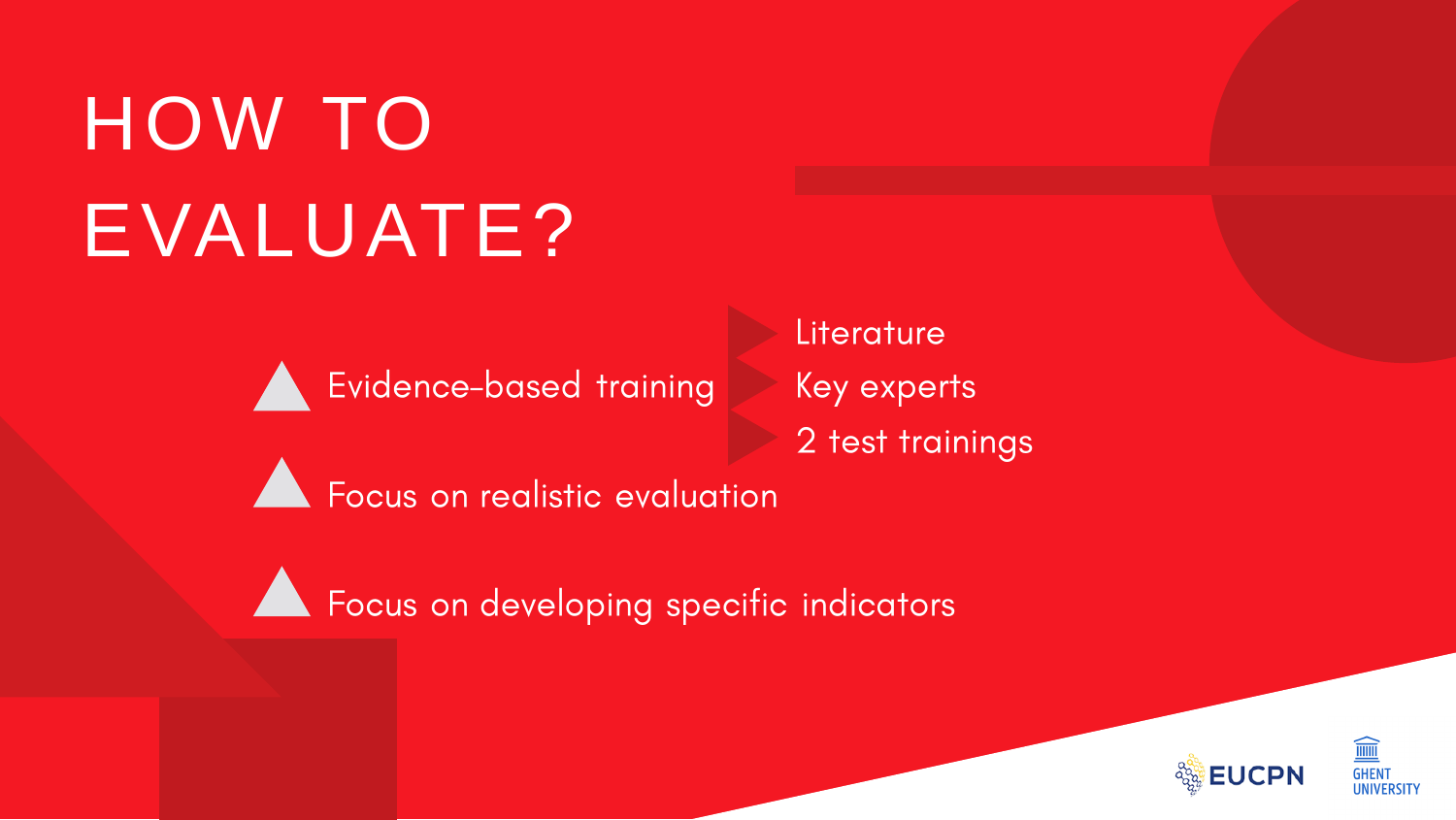THE RESULTS





### 1.CHOOSING THE RIGHT EVALUATION APPROACH 4 .COMMUNICATING AND PRESENTING 2.DEVELOPING AN EVALUATION PLAN 3.PERFORMING AN EVALUATION PLAN THEORETICAL FOUNDATION

## BASICS OF EVALUATION

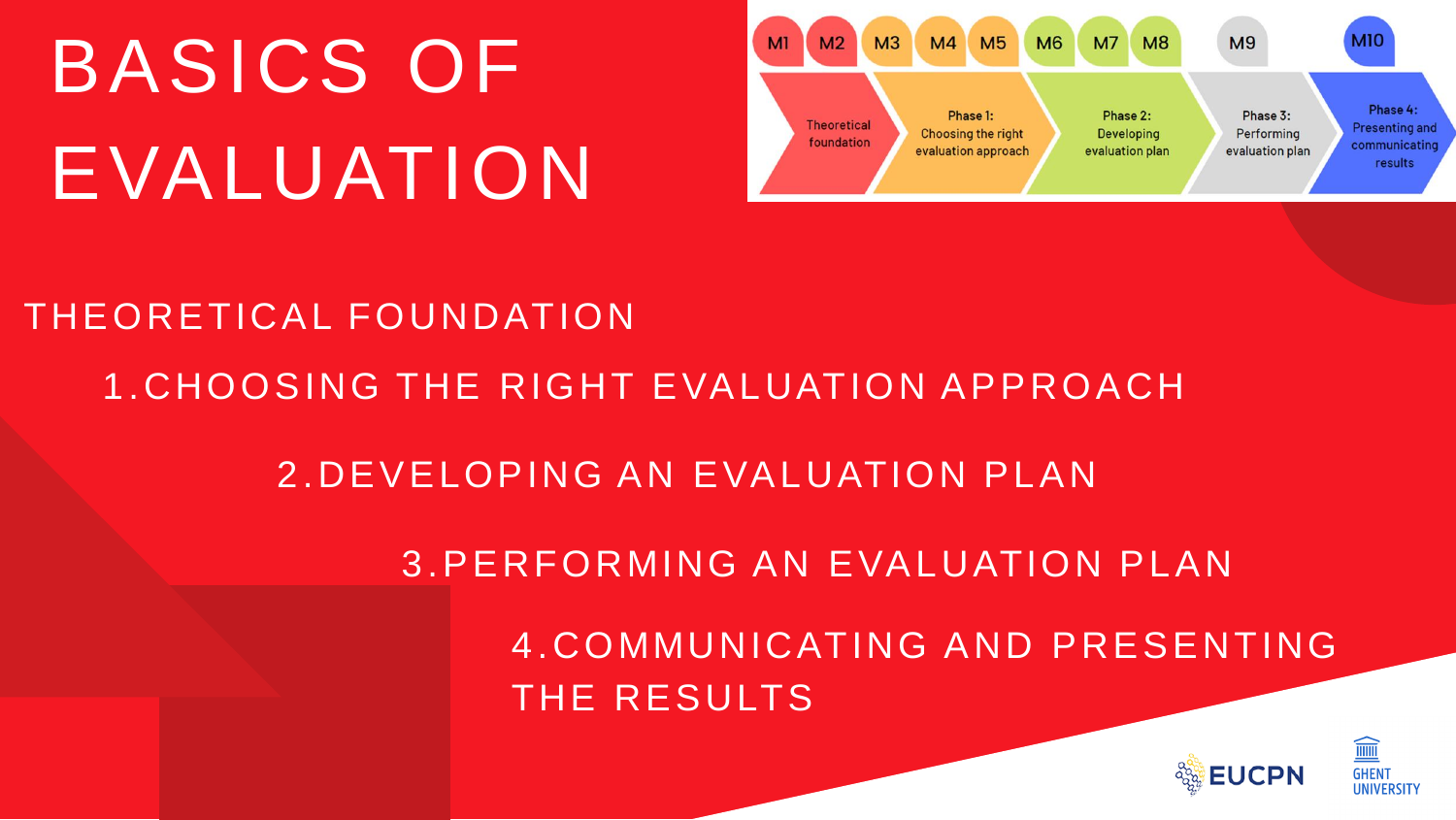### THEORETICAL FOUNDATION

#### 1. WHAT IS CRIME PREVENTION?

#### 2. HOW TO CREATE AN EVALUATION CULTURE?

#### BASICS OF EVALUATION





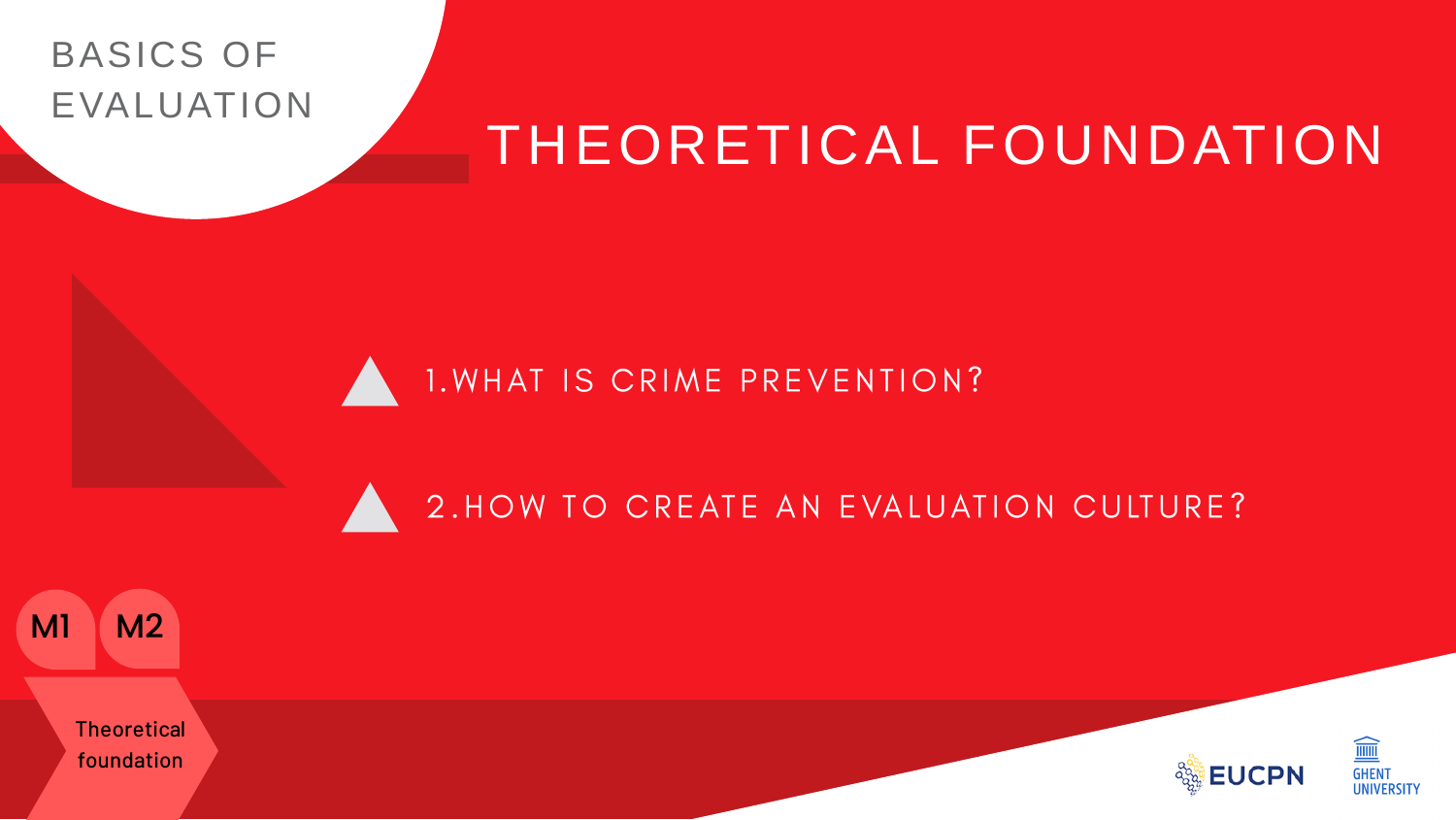### 1.CHOOSING THE RIGHT EVALUATION APPROACH

Before **During or right after** Some time after

3. PLAN EVALUATION Why would the intervention work?

4. PROCESS EVALUATION

How does the intervention work?

### BASICS OF EVALUATION



5. OUTCOME EVALUATION How did the intervention work?



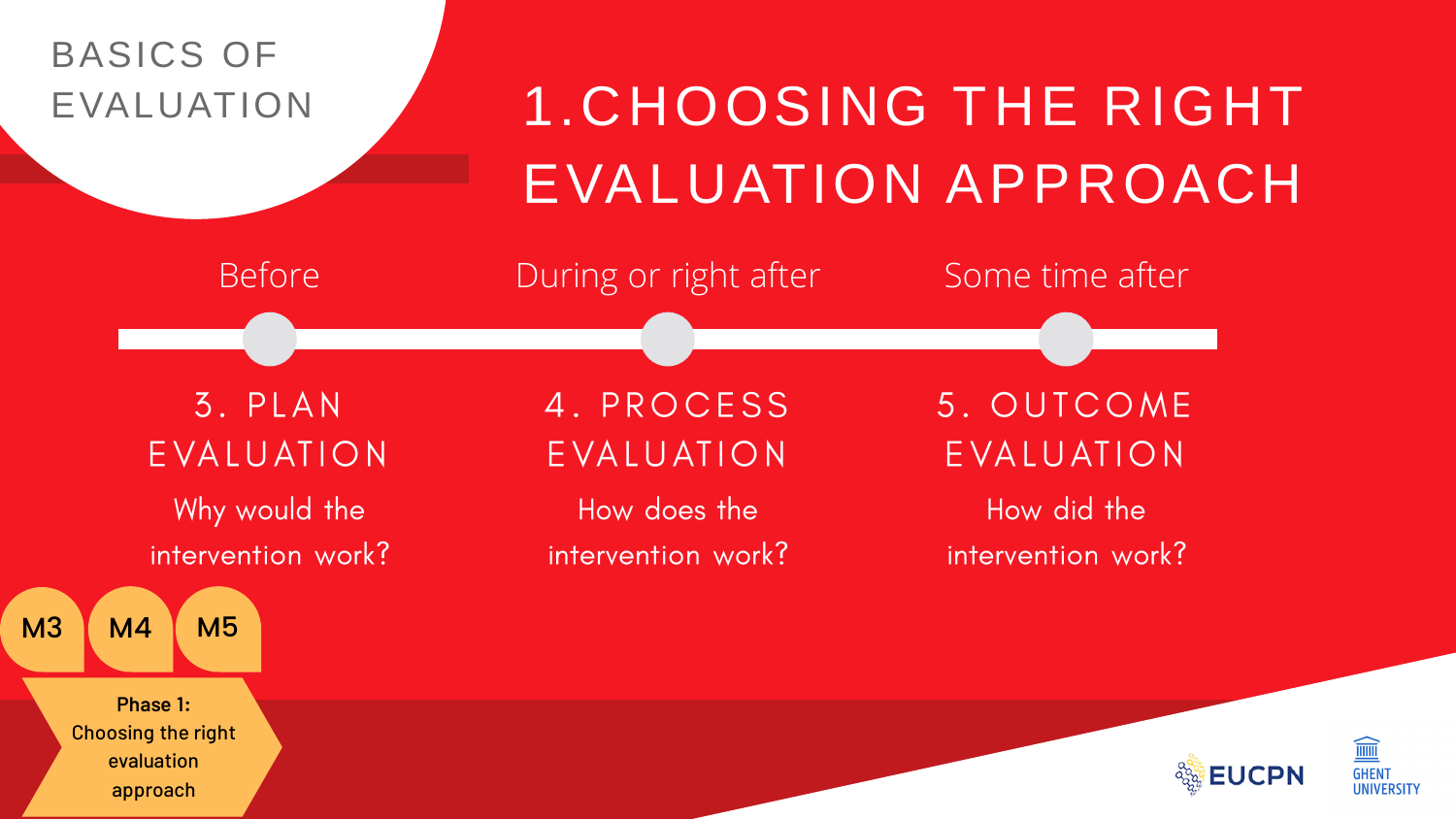### 2. DEVELOPING THE EVALUATION PLAN

#### 6. FORMULATING OBJECTIVES

The objectives and expected outcomes create the evaluation questions

MODEL

Measuring the effects of the programme before/after/during the intervention

Overview of all research activities, responsabilities and investments

Phase 2: Developing evaluation plan M6 | M7 | M8



#### 7. CHOOSING AN EVALUATION

#### 8. PLANNING AND BUDGETING





### BASICS OF EVALUATION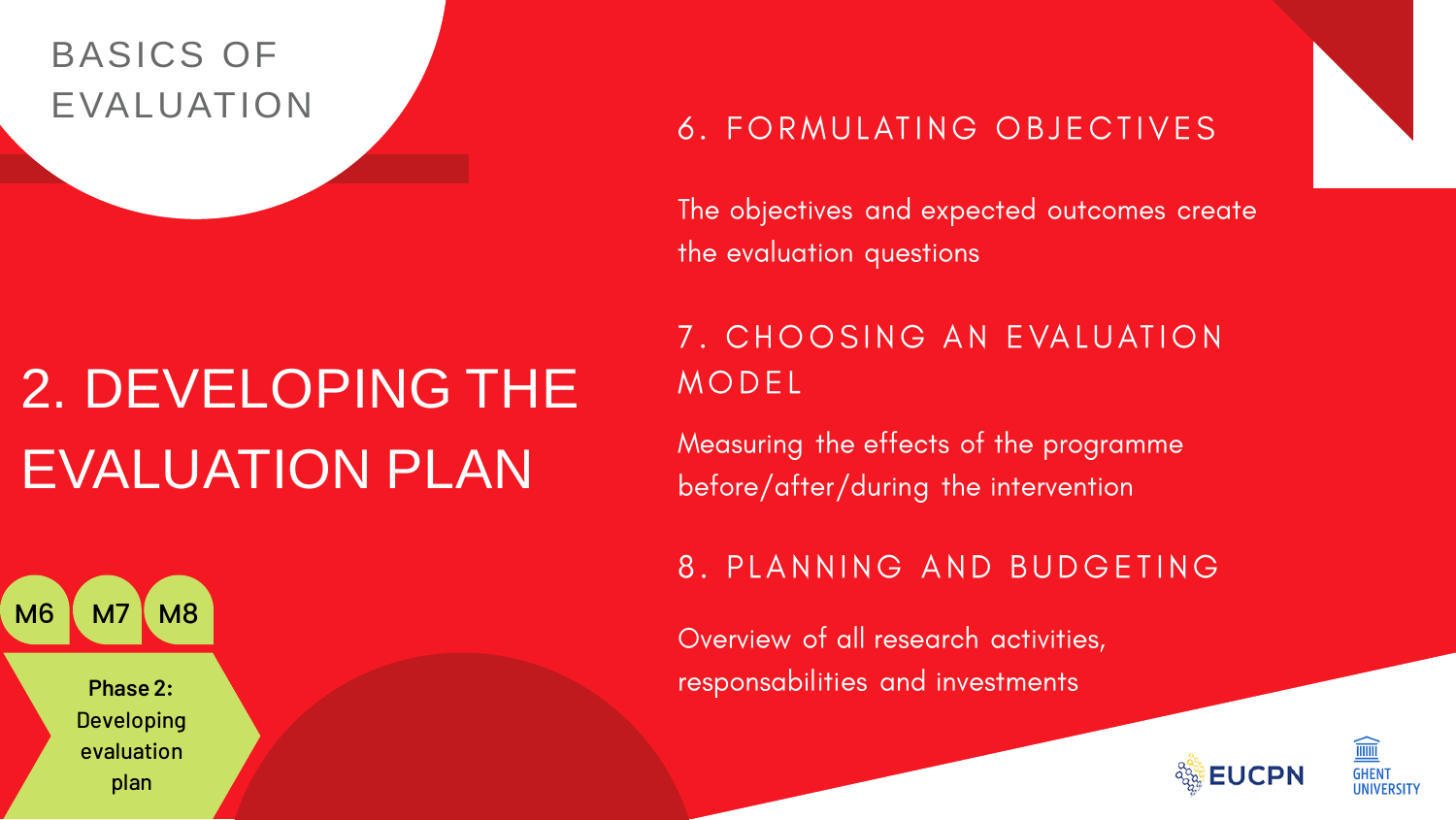⚬

### 3. PERFORMING THE EVALUATION PLAN

#### COLLECTING AND ANALYSING 9. RELEVANT DATA

- o Interviews
- o Observations
- o Focus groups
- o Expert workshops
- o Surveys
- o Tests
- o Document analyses
- o Experiments
- o Delphi method

#### BASICS OF EVALUATION

Phase 3: Performing evaluation plan

M9





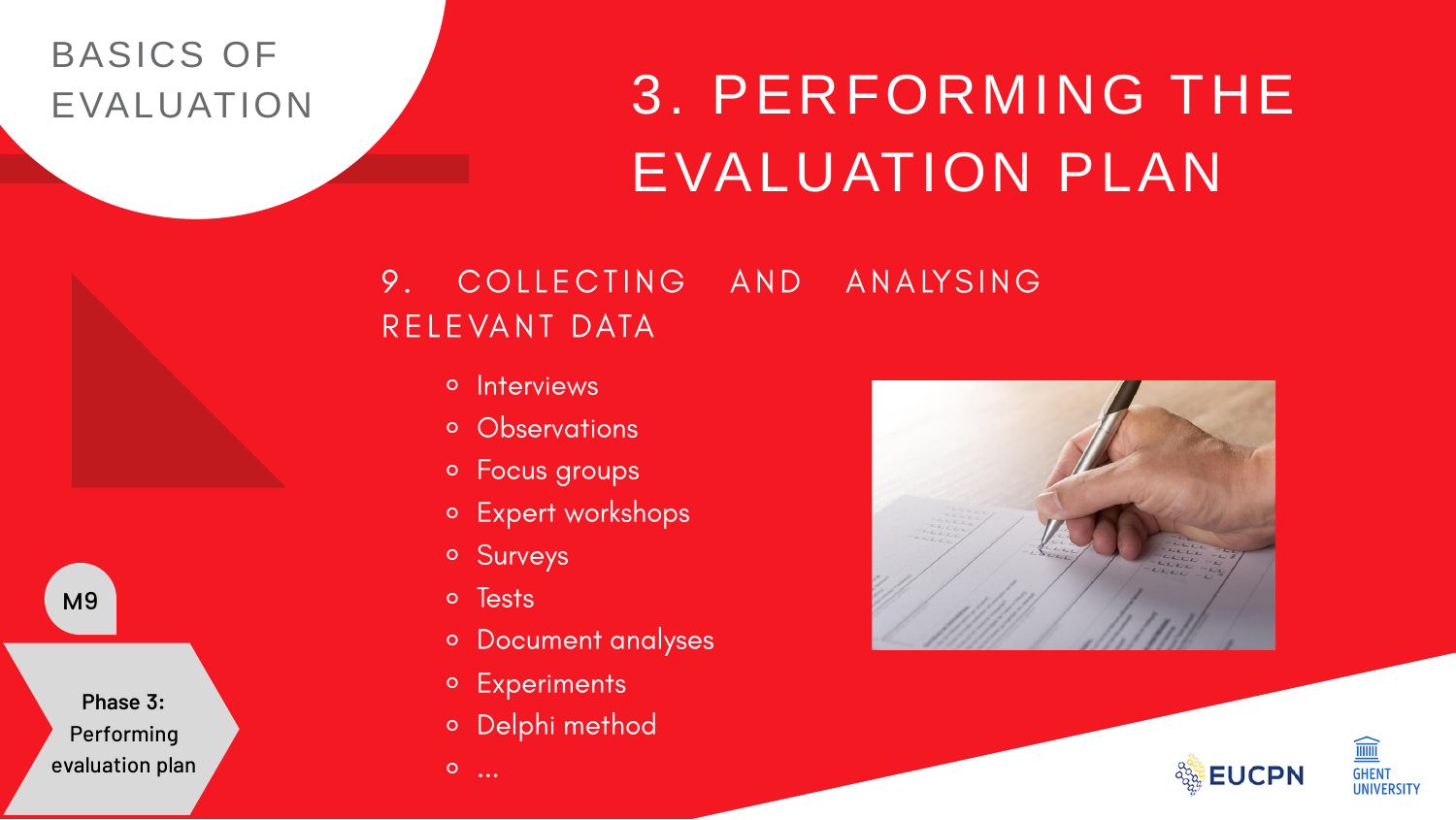### 4. COMMUNICATING AND PRESENTING THE RESULTS

#### PROJECT COMMUNICATION During the evaluation process

#### BASICS OF EVALUATION

Phase 4: Presenting and communicating results

M10

#### PRESENTING THE RESULTS

#### After the evaluation process

**EUCPN (European Crime Prevention Network)** EUCPN (BUCPN (BUCPN (BUCPN )

The main recommendation of our #policy paper on child #victimisation is to use the internet as a #crimeprevention tool. The #internet is not necessarily a threat for minors, it also offers opportunities to reach children. Read more https://Inkd.in/gTAmtkr.

#europeanunion #crime #Internetsafety #CyberSecurity

Vertaling weergeve





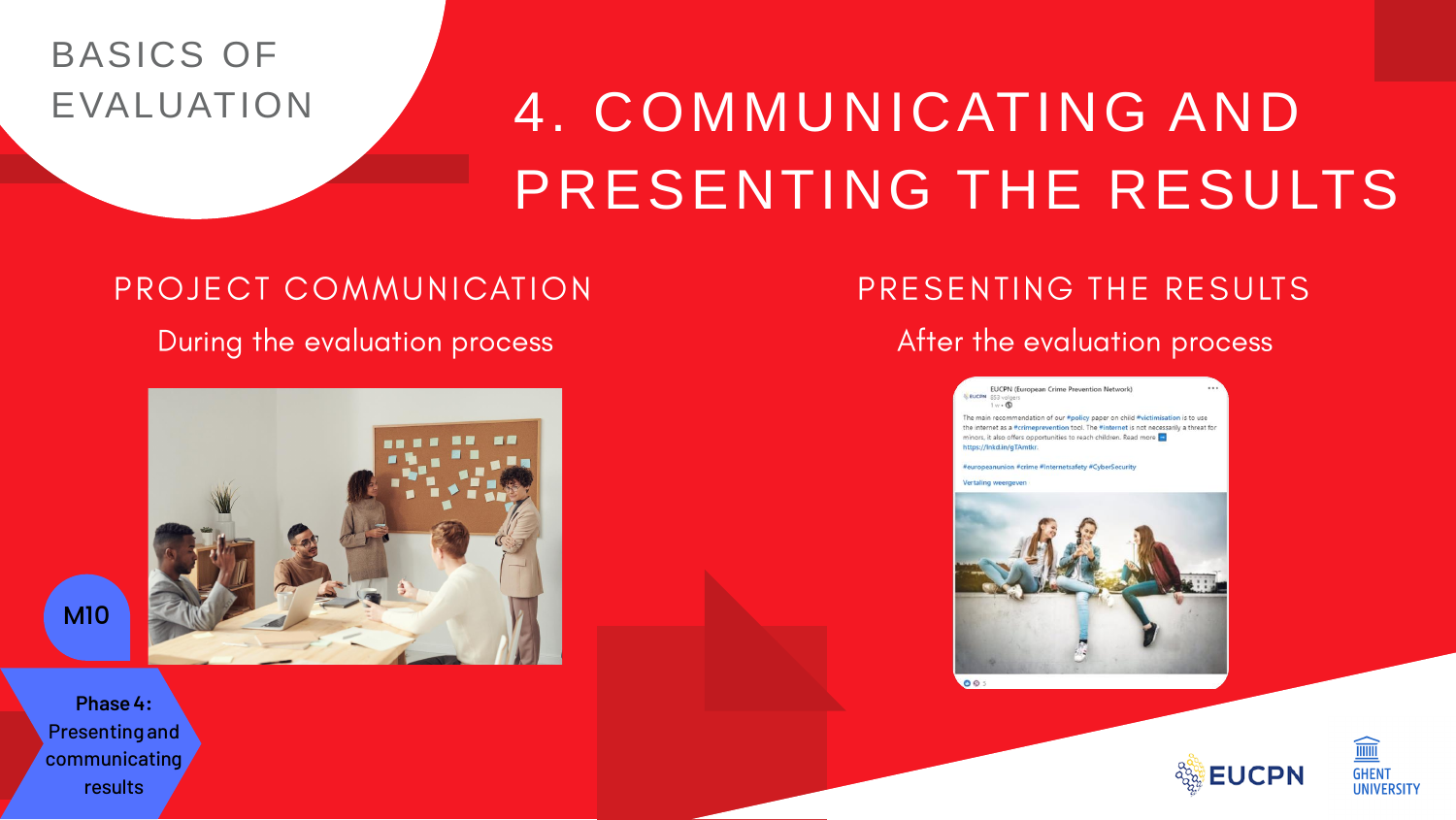## KEY PRINCIPLES OF THE TRAINING · Taking into account legal and ethical

- 
- 
- 
- guidelines
- 

• Focus on the evaluation of social and crime prevention programmes

. Developing an evaluation culture

• Determining how interventions work

· Learning from evaluations



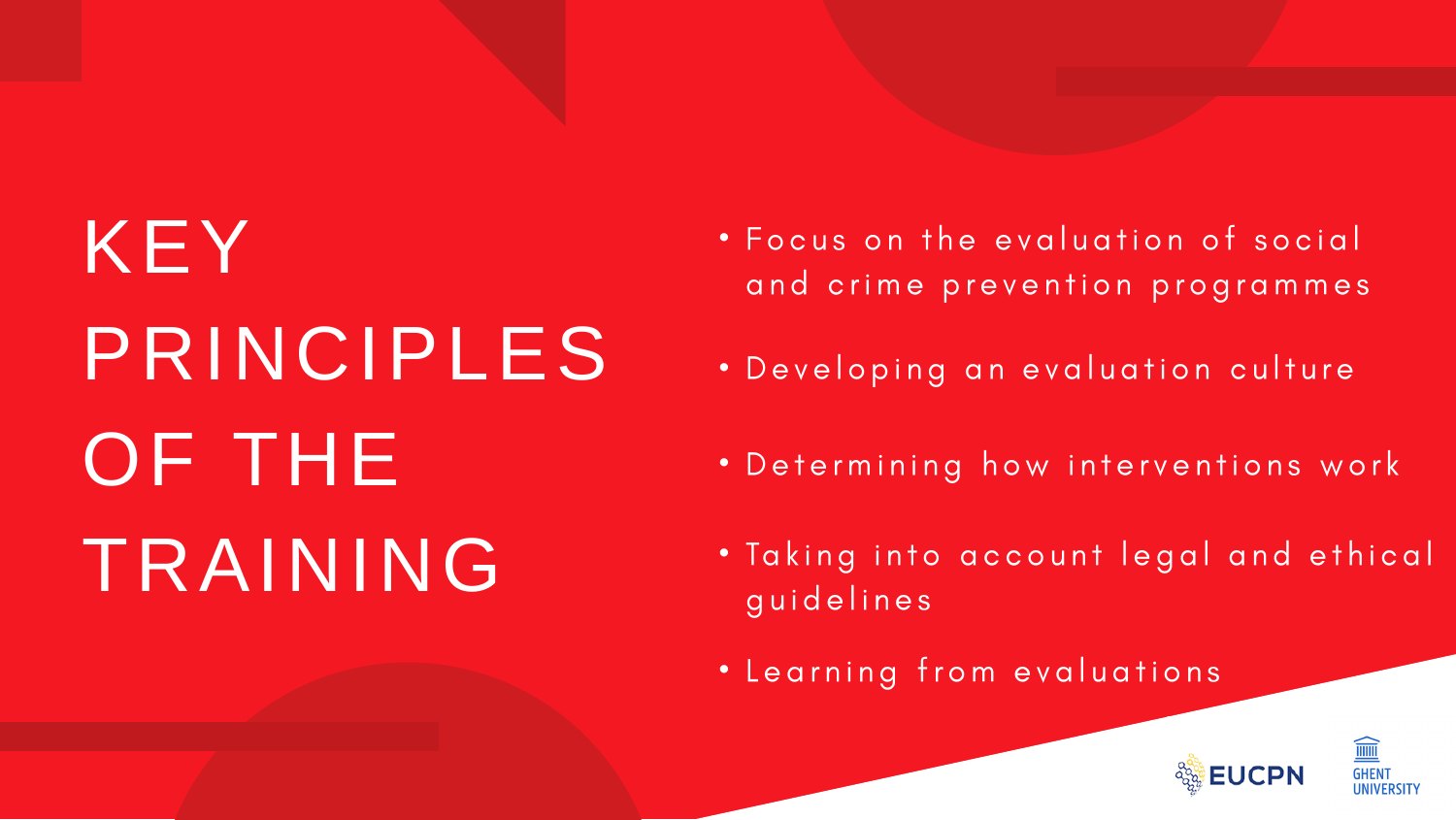### PRACTICAL CHARACTERISTICS OF THE TRAINING

10 modules

Duration: 1,5 days

Presentation & handbook